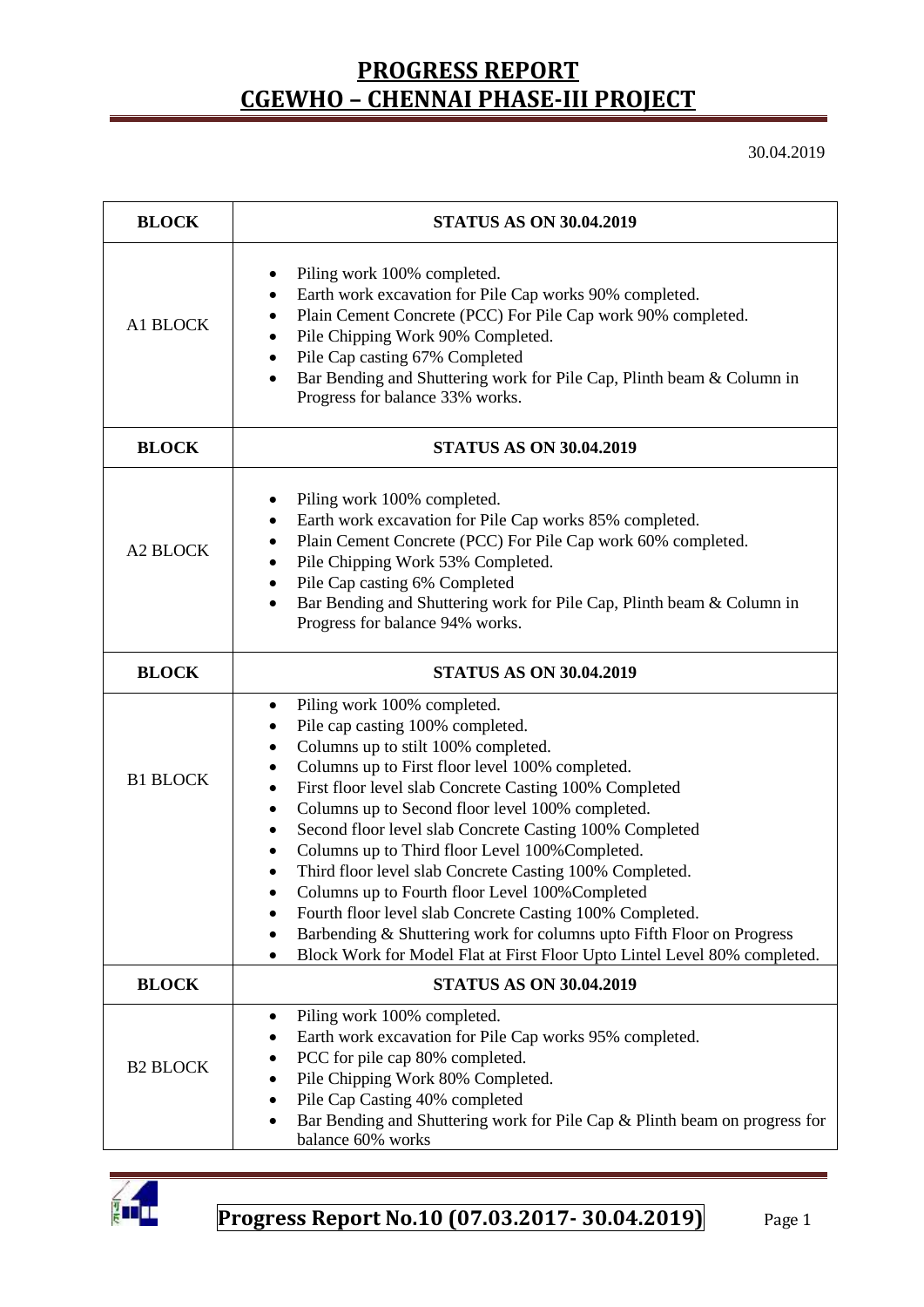| <b>BLOCK</b>    | <b>STATUS AS ON 30.04.2019</b>                                                                                                                                                                                                                                                                                                                                                                                                                                                                                                                                                                                                                                                                                                                                                                                                                                                                                                                                                     |  |  |  |
|-----------------|------------------------------------------------------------------------------------------------------------------------------------------------------------------------------------------------------------------------------------------------------------------------------------------------------------------------------------------------------------------------------------------------------------------------------------------------------------------------------------------------------------------------------------------------------------------------------------------------------------------------------------------------------------------------------------------------------------------------------------------------------------------------------------------------------------------------------------------------------------------------------------------------------------------------------------------------------------------------------------|--|--|--|
| C1 BLOCK        | Piling work 100% completed.<br>٠<br>Pile cap casting 100% completed.<br>٠<br>Columns up to stilt floor level 100% completed.<br>٠<br>Columns up to First floor level 100% completed.<br>٠<br>First floor level slab Concrete Casting 100% Completed.<br>٠<br>Columns up to Second floor level 100% completed.<br>٠<br>Second floor level slab Concrete Casting 100% Completed<br>٠<br>Columns up to Third floor level 100% completed.<br>Third floor level slab Concrete Casting 100% Completed.<br>٠<br>Columns up to Fourth floor level 100% completed.<br>٠<br>Fourth floor level slab First Half Concrete Casting 100% Completed.<br>$\bullet$<br>Shuttering work for Second half of Fourth floor level slab 100% completed.<br>Barbending work for Second half of Fourth floor level slab 60% completed.<br>Barbending work on progress for balance 40% of Second half of Fourth<br>floor level slab.<br>Block Work for Model Flat at First Floor upto Lintel Level completed |  |  |  |
| <b>BLOCK</b>    | <b>STATUS AS ON 30.04.2019</b>                                                                                                                                                                                                                                                                                                                                                                                                                                                                                                                                                                                                                                                                                                                                                                                                                                                                                                                                                     |  |  |  |
| <b>C2 BLOCK</b> | Piling work 100% completed.<br>Pile cap casting 100% completed.<br>٠<br>Columns up to stilt floor level 100% completed.<br>Columns up to First floor level 100% completed.<br>٠<br>First floor level slab Concrete Casting 100% Completed.<br>٠<br>Columns up to Second Floor level 50% Completed.<br>$\bullet$<br>Barbending work on progress for balance 50% of Columns upto Second floor<br>$\bullet$<br>level.<br>Shuttering & bar bending work for First half of Second floor level slab 90%<br>completed.<br>Shuttering $\&$ bar bending work on progress for balance 10% of First half of<br>Second floor level slab.                                                                                                                                                                                                                                                                                                                                                       |  |  |  |
| <b>BLOCK</b>    | <b>STATUS AS ON 30.04.2019</b>                                                                                                                                                                                                                                                                                                                                                                                                                                                                                                                                                                                                                                                                                                                                                                                                                                                                                                                                                     |  |  |  |
| C3 BLOCK        | Piling work 100% completed.<br>٠<br>Pile cap casting 100% completed.<br>Columns up to Stilt floor level 100% completed.<br>PCC flooring for Stilt Floor 100% Completed.<br>Columns up to First floor level 85% completed.<br>Shuttering & Bar bending work on progress for balance 15% of columns upto<br>٠<br>First floor level.<br>First floor level slab First Half Concrete Casting 100% Completed<br>٠<br>Shuttering work for Second Half of First floor level slab 20% Completed.<br>٠<br>Shuttering & bar bending work on progress for balance 80% of Second Half<br>٠<br>of First floor level slab                                                                                                                                                                                                                                                                                                                                                                         |  |  |  |

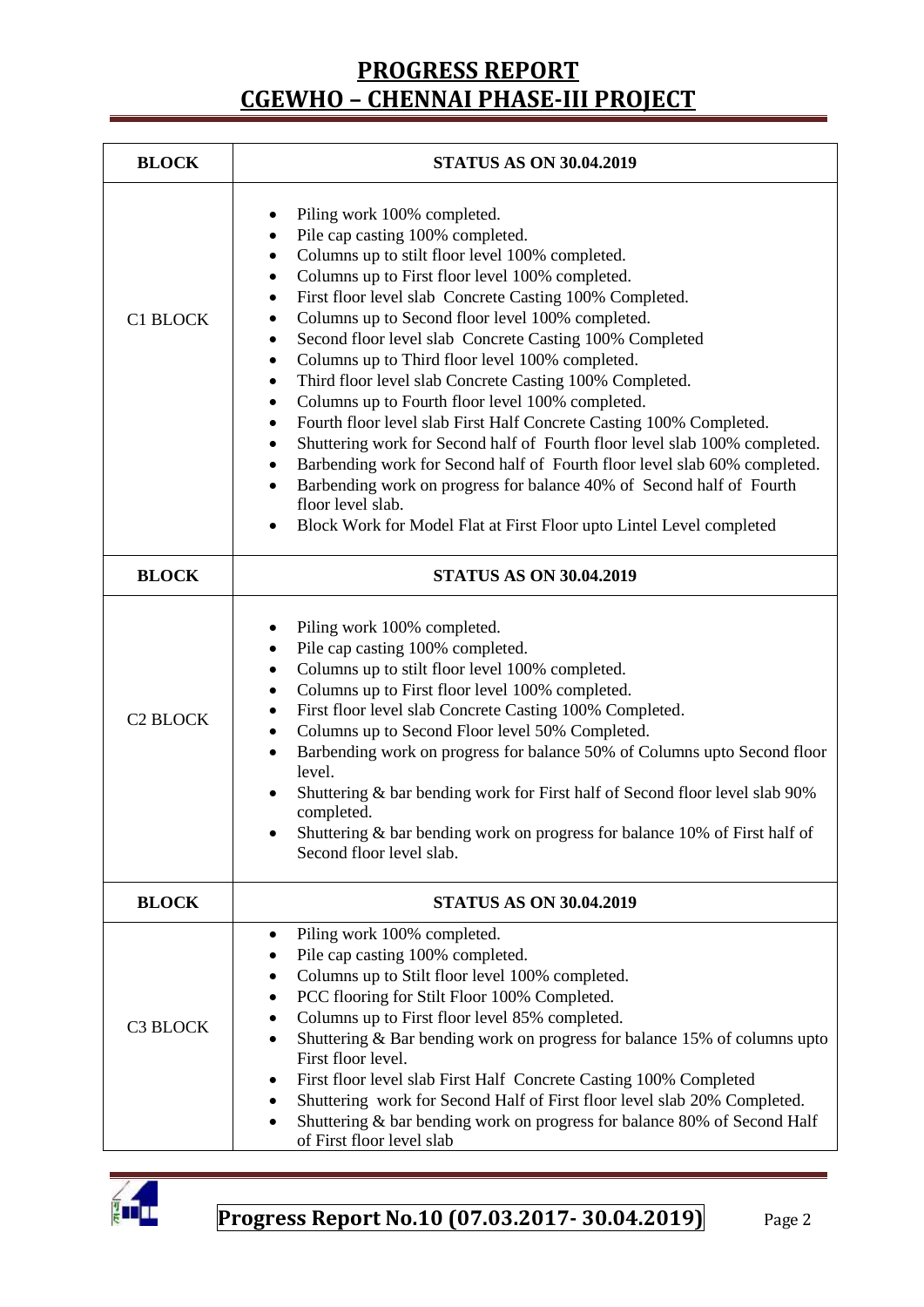| <b>BLOCK</b>                    | <b>STATUS AS ON 30.04.2019</b>                                                                                                                                                                                                                                                                                                                                                                                                                                                                                                                                                                                                                                                                                                                                             |  |  |  |
|---------------------------------|----------------------------------------------------------------------------------------------------------------------------------------------------------------------------------------------------------------------------------------------------------------------------------------------------------------------------------------------------------------------------------------------------------------------------------------------------------------------------------------------------------------------------------------------------------------------------------------------------------------------------------------------------------------------------------------------------------------------------------------------------------------------------|--|--|--|
| D1 BLOCK                        | Piling work 100% completed.<br>Earth work excavation for Pile Cap works 75% completed.<br>Plain Cement Concrete for Pile Cap work 50% completed.<br>٠<br>Pile cap casting 40% completed.<br>$\bullet$<br>Shuttering & bar bending work on progress for balance 60% of Pile caps.<br>$\bullet$                                                                                                                                                                                                                                                                                                                                                                                                                                                                              |  |  |  |
| <b>BLOCK</b>                    | <b>STATUS AS ON 30.04.2019</b>                                                                                                                                                                                                                                                                                                                                                                                                                                                                                                                                                                                                                                                                                                                                             |  |  |  |
| D <sub>2</sub> BLOCK            | Piling work 100% completed.<br>Pile cap casting 100% completed.<br>Columns up to stilt floor level 100% completed.<br>Columns up to First floor level 100% completed.<br>٠<br>First floor level slab Concrete Casting 100% Completed<br>٠<br>Columns up to Second floor level 100% completed.<br>Second floor level slab Concrete Casting 100% Completed<br>Columns up to Third floor level 100% completed.<br>٠<br>Third floor level slab Concrete Casting 100% Completed.<br>٠<br>Columns up to Fourth floor level 100% completed.<br>٠<br>Fourth floor level slab Concrete Casting 100% Completed.<br>٠<br>Shuttering & Bar bending work for columns upto Fifth floor level on<br>progress<br>Block Work for Model Flat at First Floor Upto Lintel Level 80% completed. |  |  |  |
| <b>BLOCK</b>                    | <b>STATUS AS ON 30.04.2019</b>                                                                                                                                                                                                                                                                                                                                                                                                                                                                                                                                                                                                                                                                                                                                             |  |  |  |
| D3 BLOCK                        | Piling work 100% completed.<br>٠<br>Pile cap casting 100% completed.<br>Columns up to stilt floor level 100% completed.<br>Columns up to First floor level 100% completed.<br>First floor level slab Concrete Casing 100% Completed.<br>Columns up to Second floor level 100% completed.<br>Second floor level slab First half Concrete Casing 100% Completed.<br>Columns up to Third floor level 50% completed.<br>Shuttering & Bar bending work on progress for balance 50% columns upto<br>Third floor level.                                                                                                                                                                                                                                                           |  |  |  |
| <b>BLOCK</b>                    | <b>STATUS AS ON 30.04.2019</b>                                                                                                                                                                                                                                                                                                                                                                                                                                                                                                                                                                                                                                                                                                                                             |  |  |  |
| <b>COMMUNITY</b><br><b>HALL</b> | Piling work 100% completed.<br>Earth work excavation for Pile Cap works on progress.<br>Pile cap casting 55% completed.<br>PCC for pile cap on progress.<br>Bar bending & shuttering work on progress for balance 45% of pile caps.<br>Columns up to Stilt floor level 50% completed.<br>Bar bending & shuttering work on progress for balance 50% of columns<br>upto First floor level.                                                                                                                                                                                                                                                                                                                                                                                   |  |  |  |

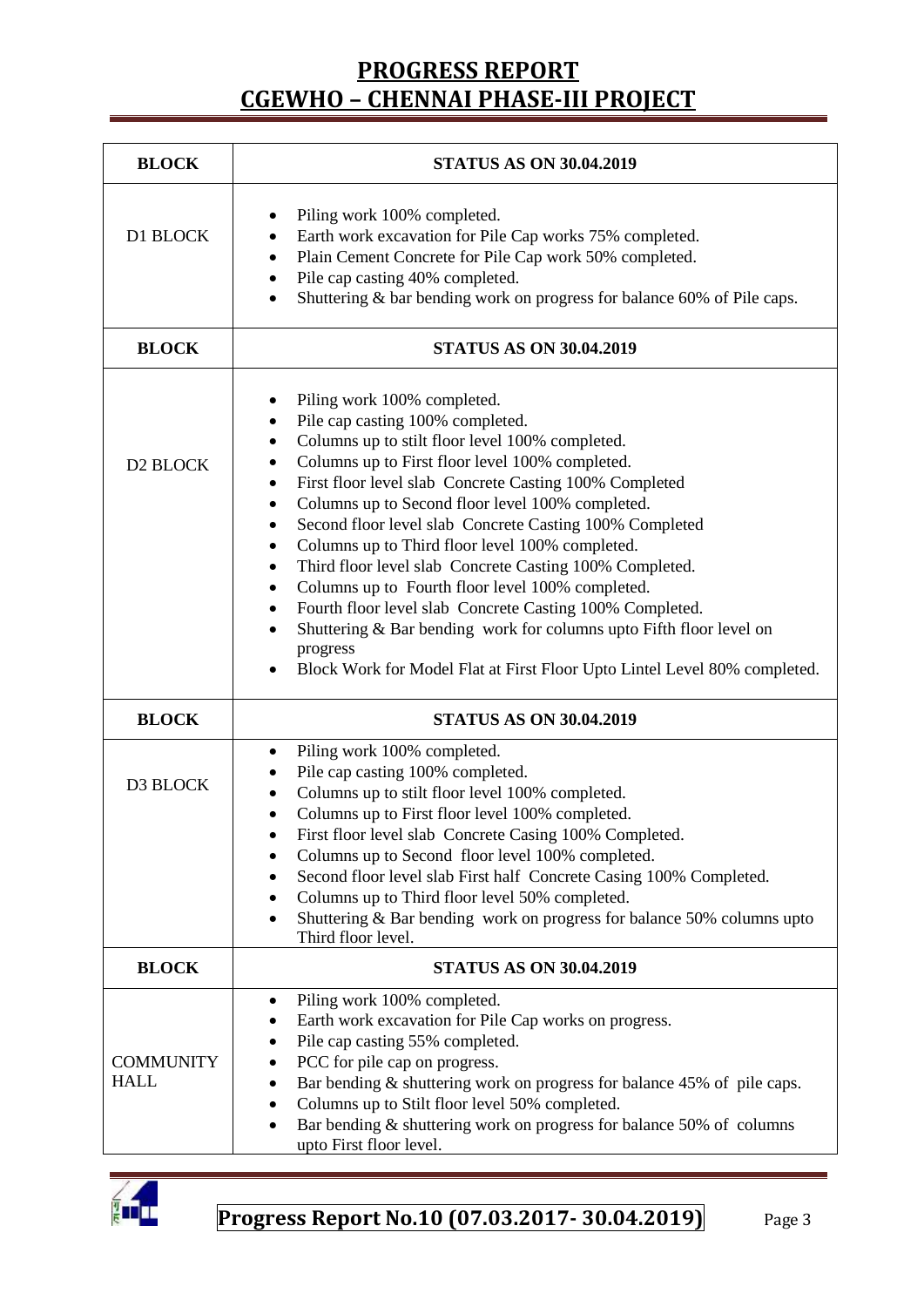#### **PHOTOGRAPHS OF WORK PROGRESS AS ON 30.04.2019**

In Block A1:Pile Cap Bar bending & Shuttering work on progress..



In Block A2 : Pile Cap & Plinth Barbending work on progress.



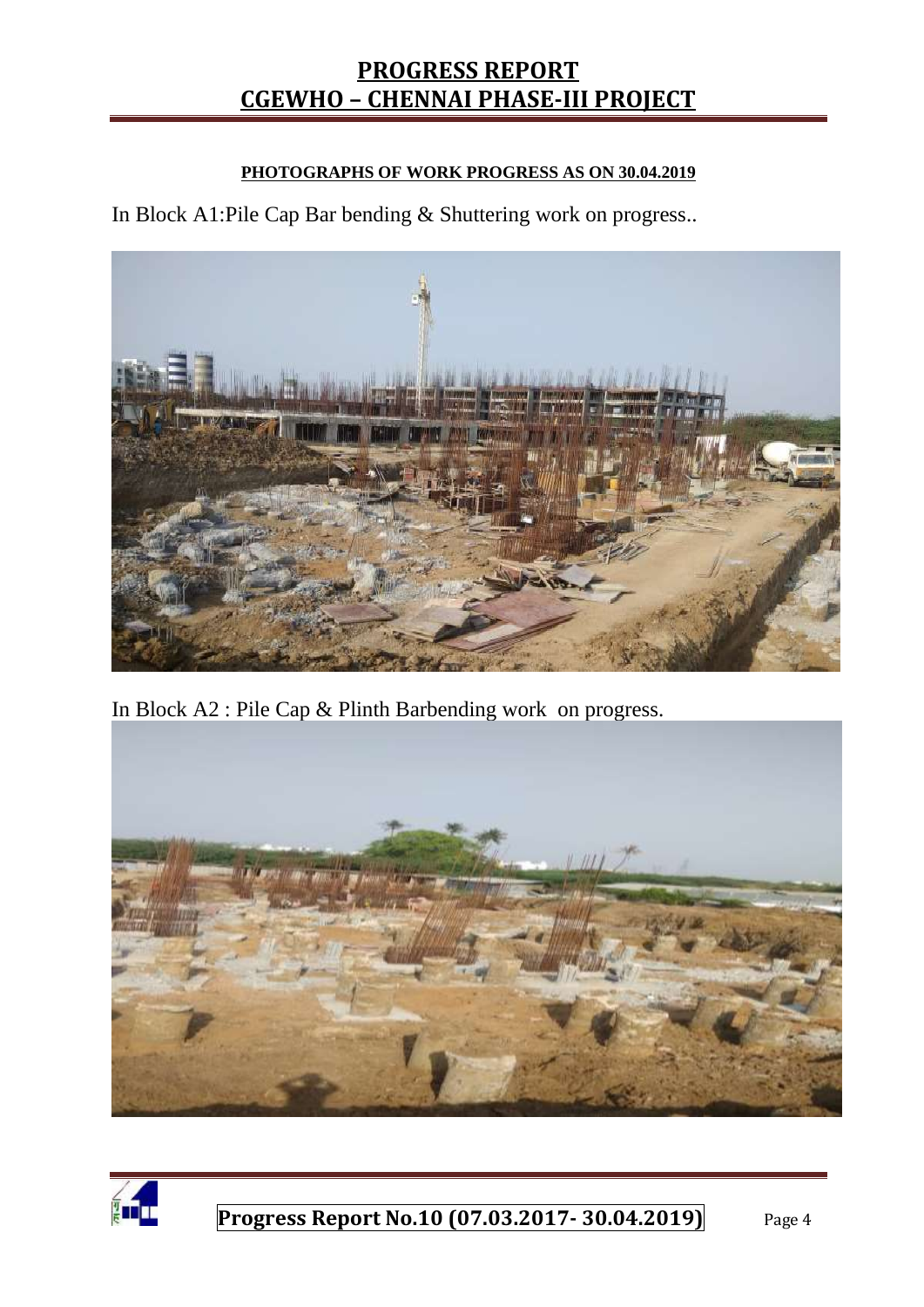In Block B1: Fourth Floor level slab Completed & Bar Bending work for columns on progress..



In Block B2: Pile Cap Shuttering & Bar Bending on progress..



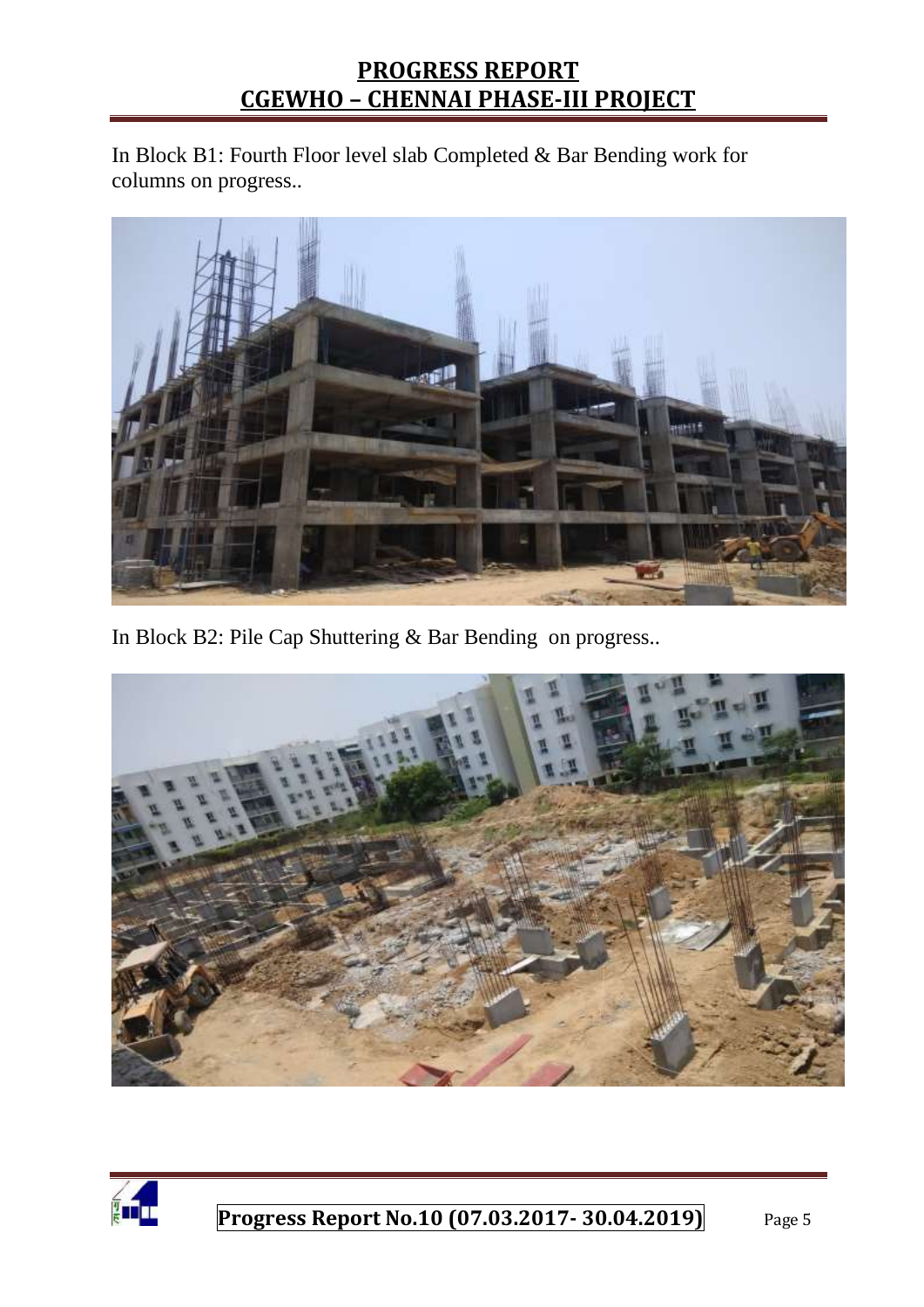In Block C1: Fourth Floor level  $2<sup>nd</sup>$  half Shuttering & Bar bending work in progress.



In Block C2: Second Floor level Slab  $2<sup>nd</sup>$  half Shuttering & Bar bending work in progress.



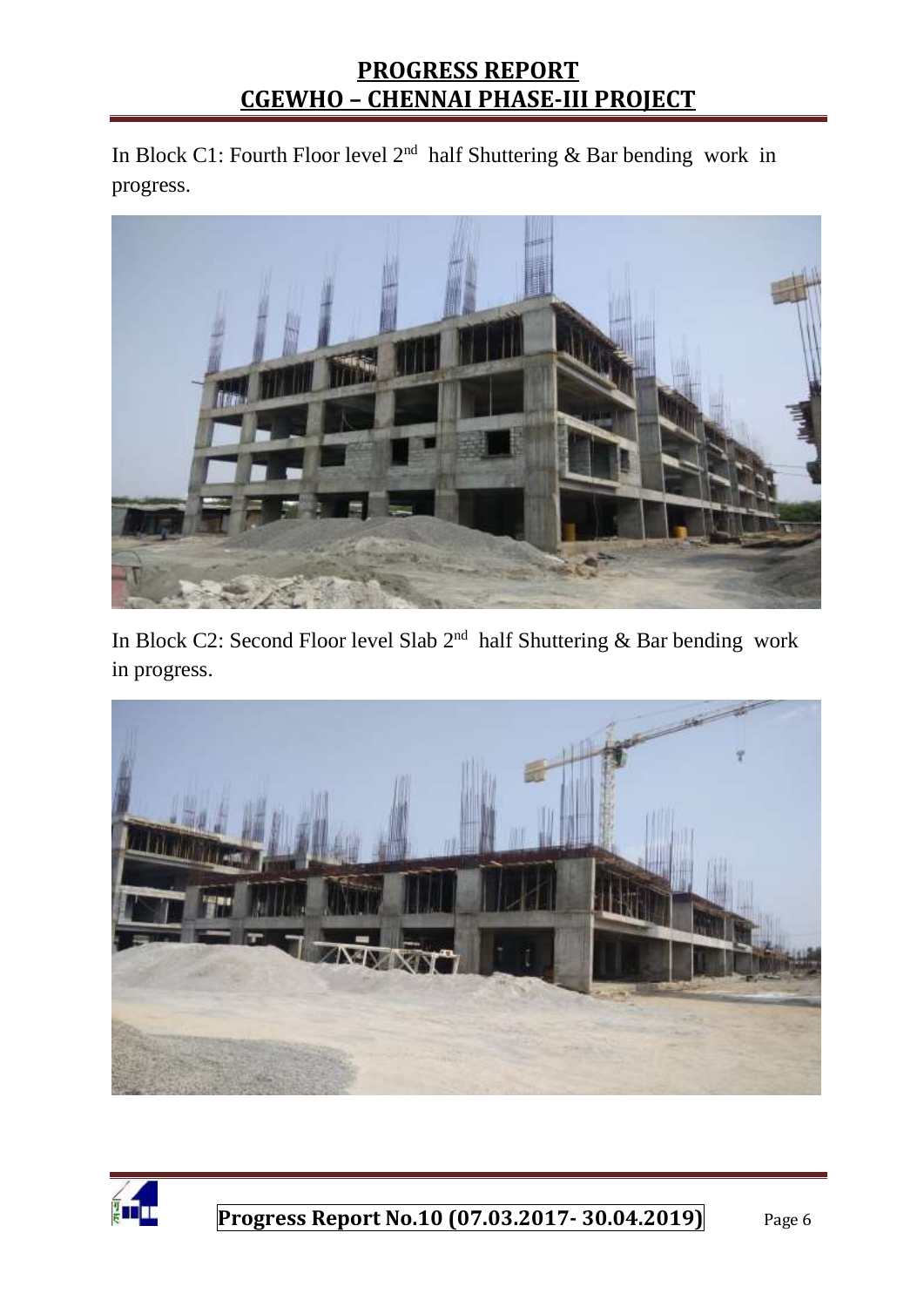In Block C3: First Floor level Slab 1<sup>st</sup> half Concrete completed . Shuttering & Bar Bending Work for columns on progress.



In Block D1: Excavation, Bar bending & Shuttering for Pile cap work on Progress.



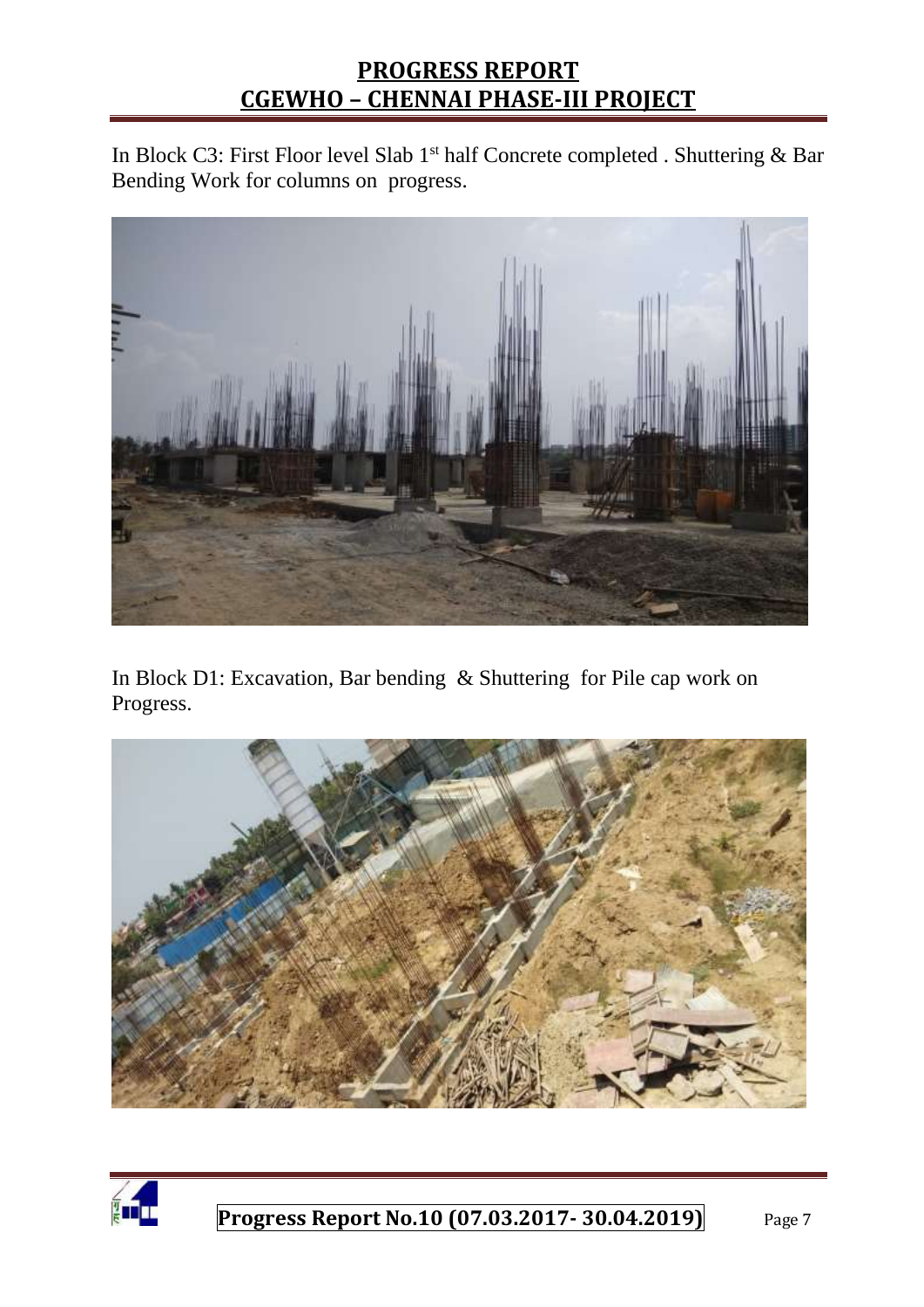In Block D2 : Fourth floor level slab Completed.



In Block D3: First floor Column Shuttering and Bar bending Works in Progress.



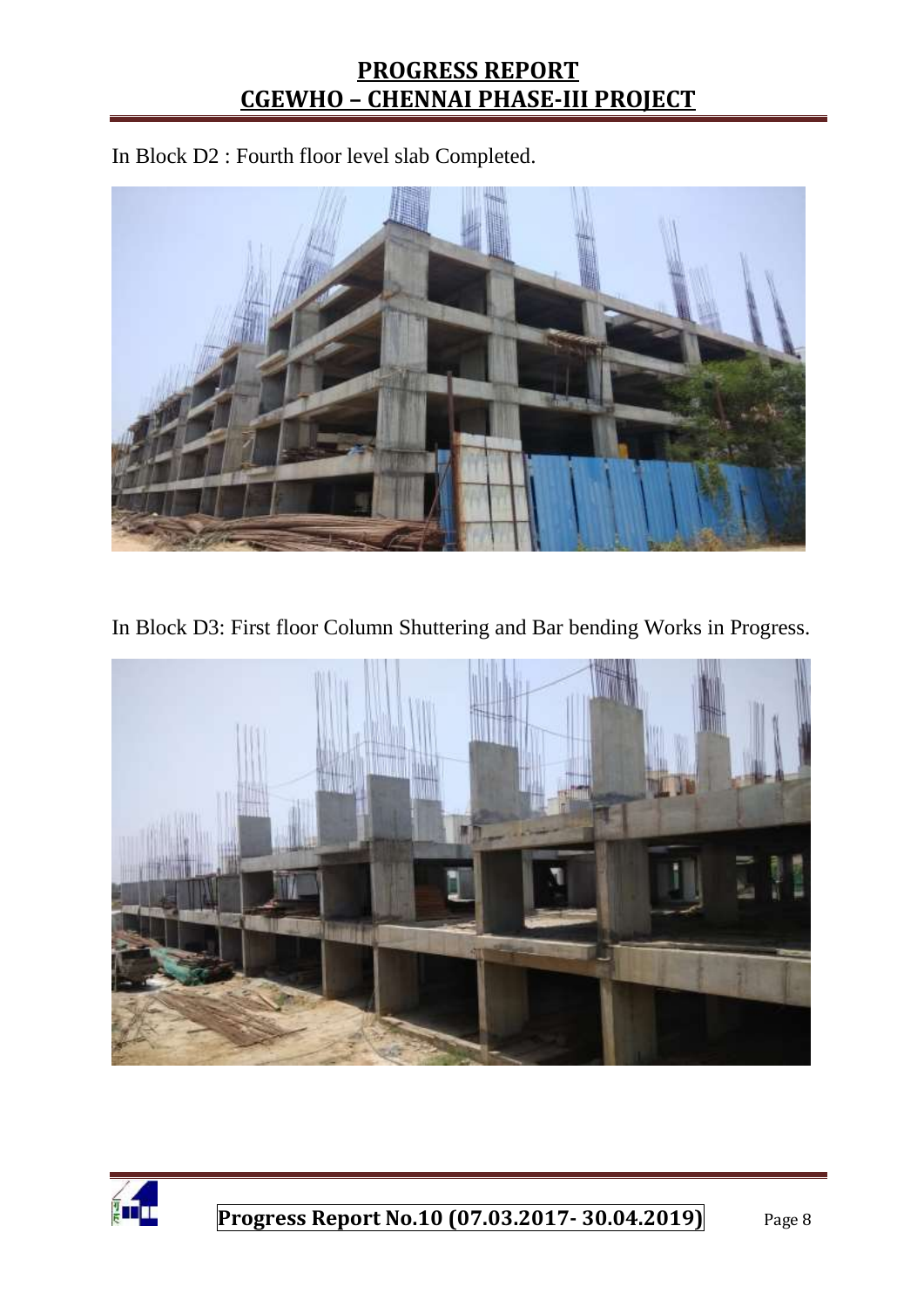In Community Hall : Excavation, Pile cap Concrete casting , pile chipping &Column Casing work on progress.



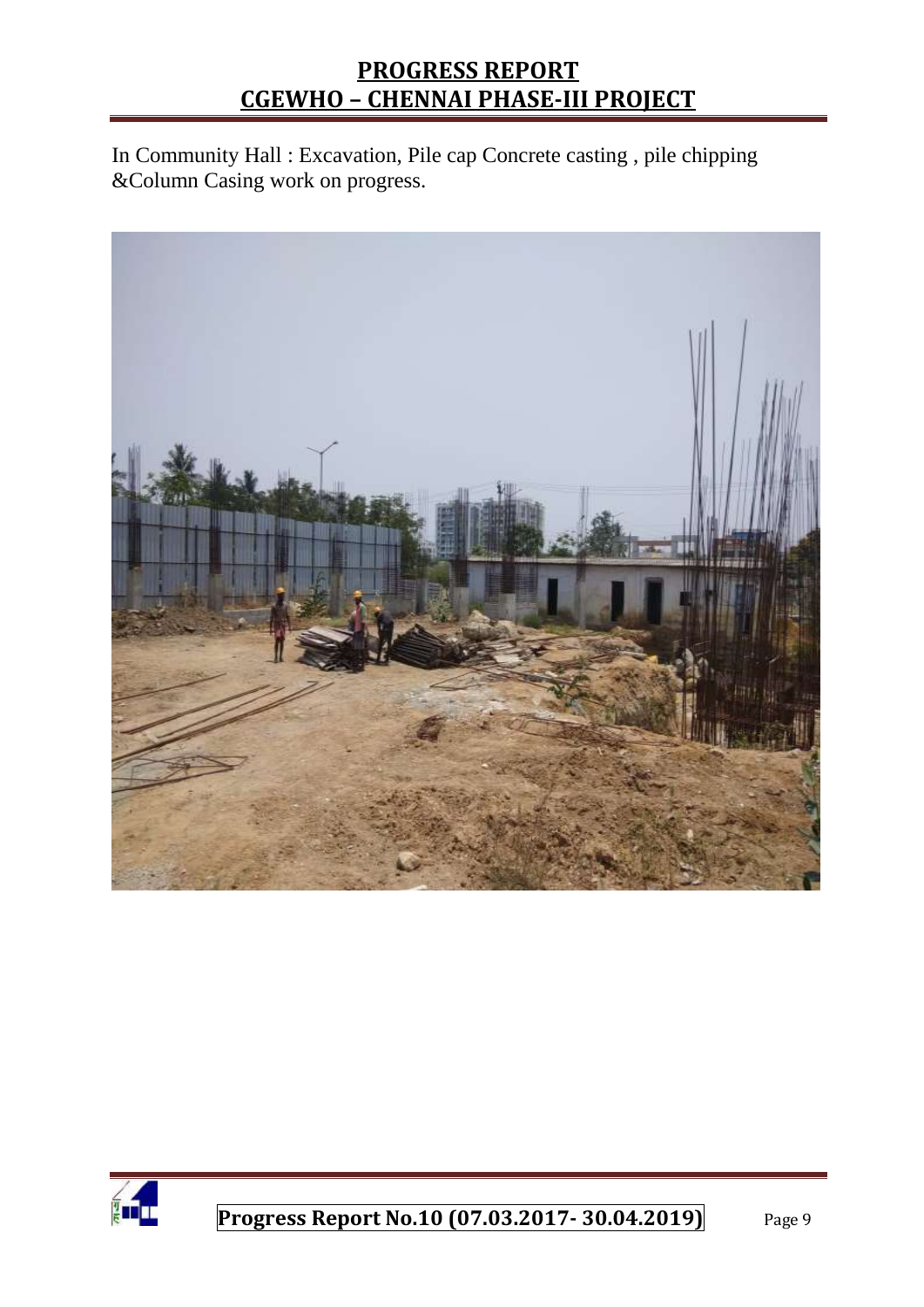#### **QUALITY CONTROL**

#### **DURING CONSTRUCTION FOLLOWING QUALITY CONTROL TESTS CONDUCTED AT SITE:**

| Sl.No.         | Materials                                                       | Source from                            | Test<br>Done  | Result                           |  |
|----------------|-----------------------------------------------------------------|----------------------------------------|---------------|----------------------------------|--|
| $\mathbf{1}$   | M-Sand                                                          | Sriperambathur,<br>Kanchipuran<br>(Dt) | Each<br>Truck | Sieve Analysis<br>& Silt content |  |
| 2              | Coarse Aggregate<br>(20mm)                                      | Sriperambathur,<br>Kanchipuran<br>(Dt) | Each<br>Truck | Sieve Analysis                   |  |
| 3              | Coarse Aggregate<br>(12mm)                                      | Sriperambathur,<br>Kanchipuran<br>(Dt) | Each<br>Truck | Sieve Analysis                   |  |
| $\overline{4}$ | Cement                                                          | Third party testing is being done.     |               |                                  |  |
| 5              | <b>Steel</b>                                                    | Third party testing is being done.     |               |                                  |  |
| 6              | Pile Integrity                                                  | Third party testing is being done.     |               |                                  |  |
| $\overline{7}$ | Soil Compaction                                                 | Third party testing is being done.     |               |                                  |  |
| 8              | RCC cubes are being tested and Register is being maintained.    |                                        |               |                                  |  |
| 9              | Slump test conducted at site to insure workability if concrete. |                                        |               |                                  |  |

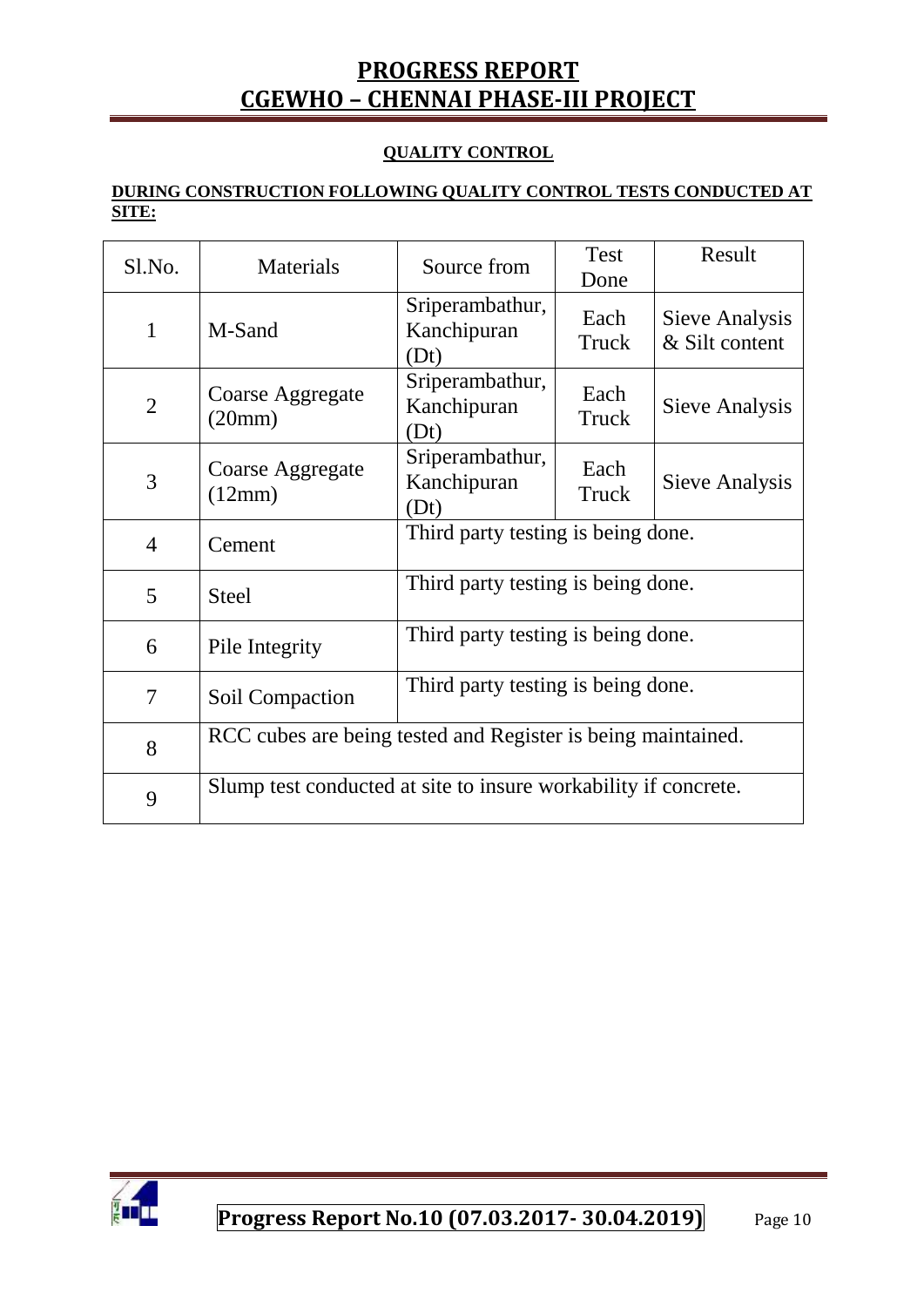#### **PHOTOGRAPH OF QUALITY CONTROL AT SITE**

## **Concrete Cube Compressive Strength Testing**



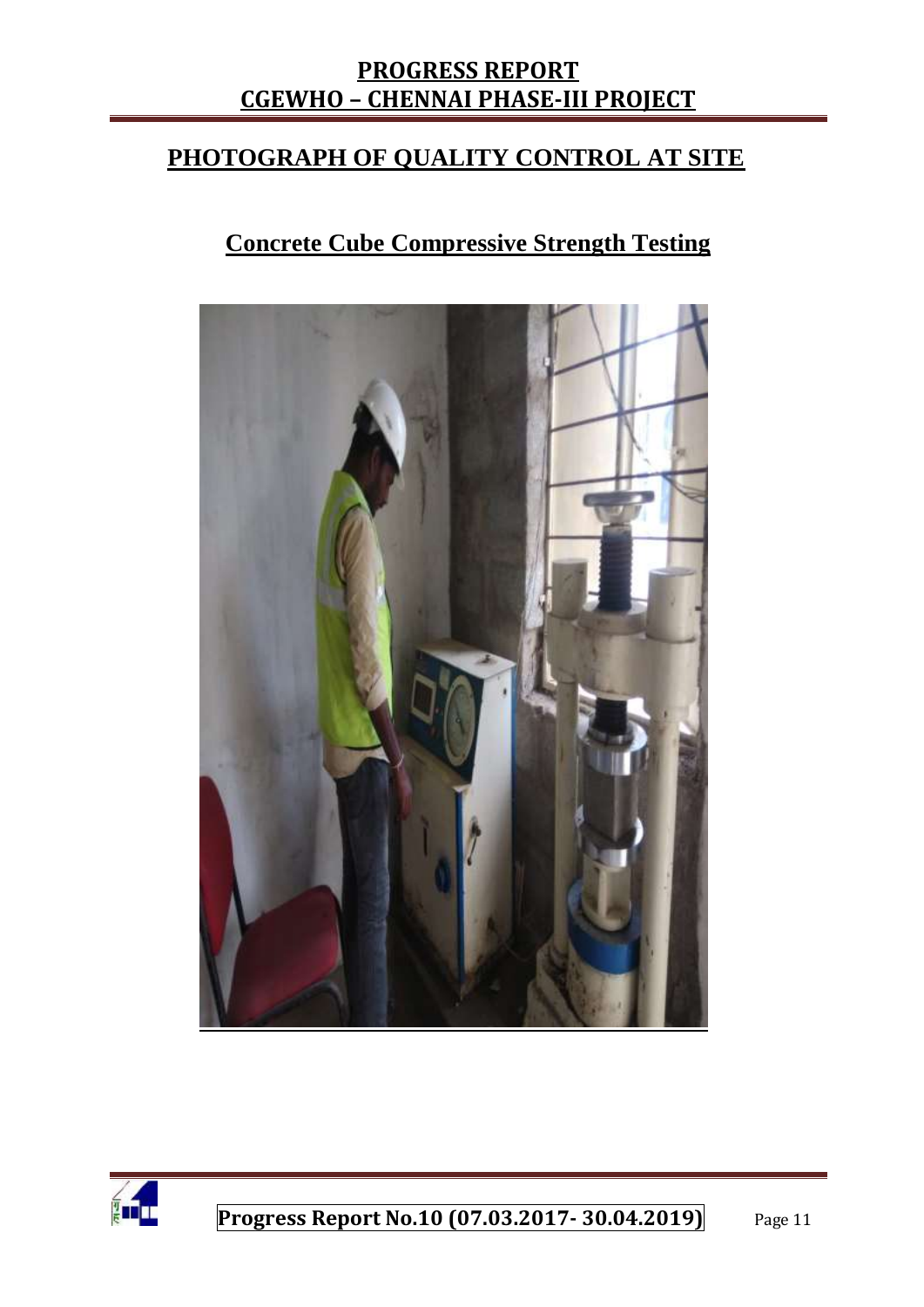### **20mm & 12mm Aggregate Sieve Analysis Testing**